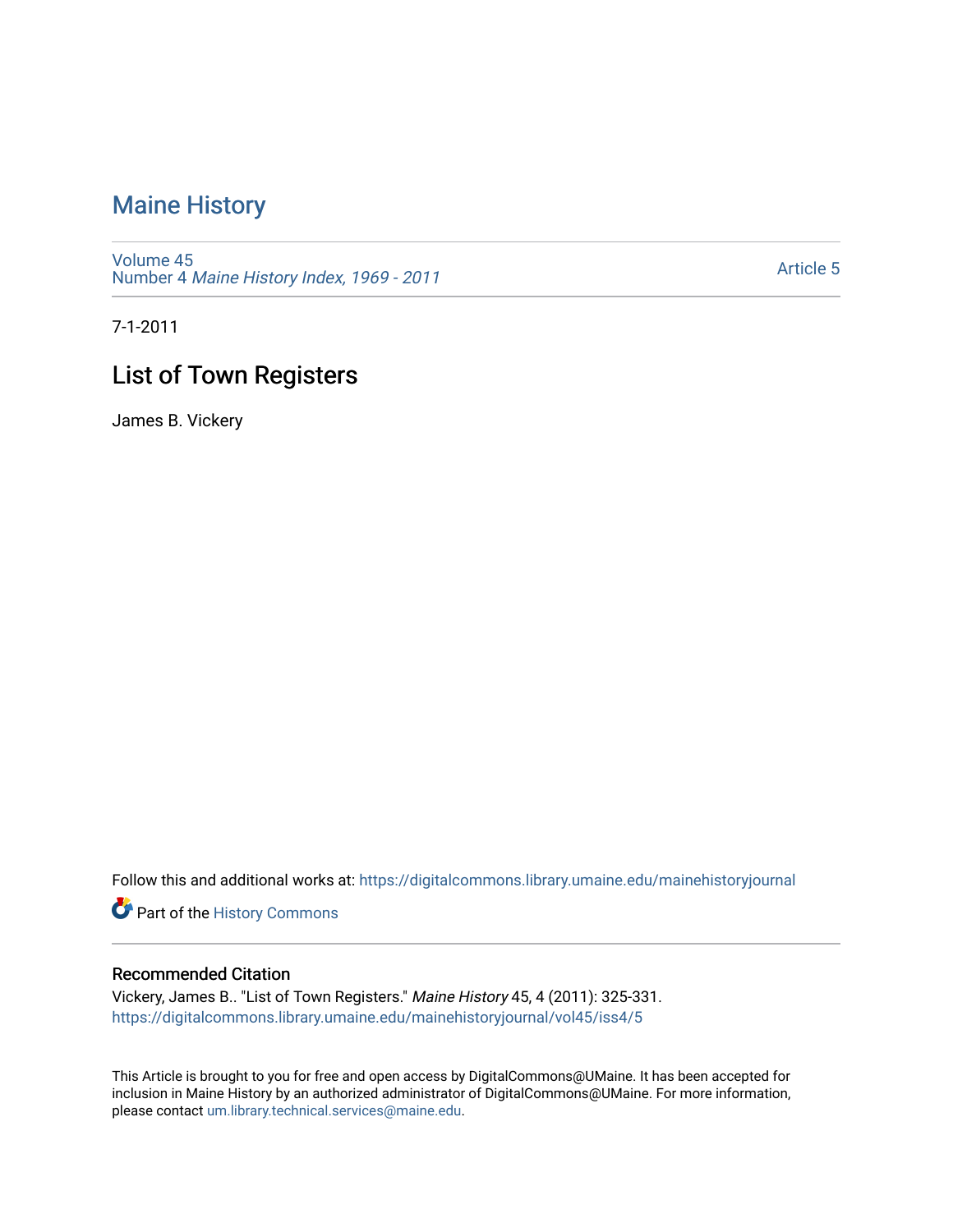## LIST OF TOWN REGISTERS

BY JAMES B. VICKERY

*Note: The symbols after each citation indicate the following:* 

*MeH: Maine Historical Society MSL: Maine State Library BCL: Bowdoin College Library HHE: Editor's Collection (available through the Springvale Public Library) Acton, Shapleigh, Parsonsfield, Newfield, and Lebanon Register* (Brunswick: Mitchell and Davis, 1907), 216 pp.; MSL, MeH, HHE *Addison and Harrington Register* (Brunswick: Mitchell and Campbell, 1905), 126 pp.; MSL, MeH, BCL, HHE *Albany, see Waterford Albion, see Sidney Alfred, Lyman, Dayton, Hollis and Waterboro Register* (Brunswick: Mitchell, Daggett, Goodyear, Bassett, and Russell, 1905), 231 pp.; MSL, MeH, BCL, **HHE** *Alna, see Wiscassett Arrowsic, see Phippsburg Baldwin, see Standish Belfast Register* (Brunswick: Mitchell, Walton, and Lawton, 1907), 215 pp.; MSL, MeH, BCL, HHE *Belgrade and Sidney Register* (Kent's Hill: Mitchell and Davis, 1904), 110 pp.; MSL, MeH, BCL *Belmont, see Lincolnville Benton, Clinton and Fairfield Register* (Augusta: no author listed, 1909), 352 pp. and map; MSL, MeH, BCL, HHE *Benton, also see Clinton Berwick Register* (Kent's Hill: Mitchell and Campbell, 1904), 133 pp.; MSL, MeH, BCL, HHE *Bingham, see Solon Bowdoinham, see Topsham Bremen, see Damariscotta Bridgton Register* (Brunswick: Mitchell, Bean, and Hartford, 1905), 109 pp.; MSL, MeH, BCL, HHE *Bristol, see Damariscotta Brooksville, see Islesboro*

*Maine History 45:4 July 2011*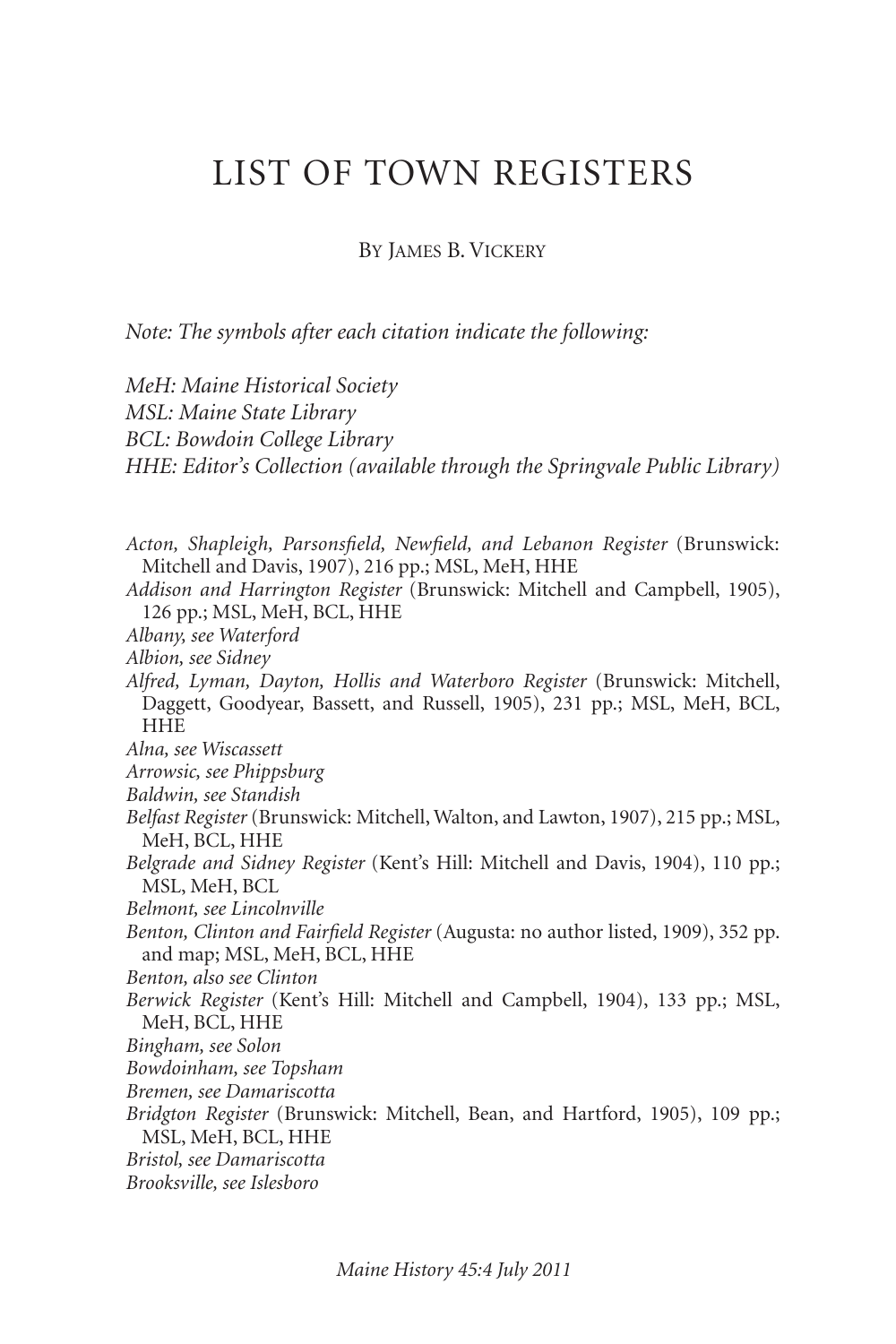- *Brownfield, Denmark, Hiram, and Porter Register* (Brunswick: Mitchell, Davis, and Daggett, 1907), 208 pp.; MSL, MeH, BCL, HHE
- *Brownville, see Milo*
- *Brunswick and Topsham Resident and Business Directory* (Augusta: H. Mitchell, A. J. Bryant, A. J. Lamarre, and J. M. Nickerson, 1910), 153 pp. and map; MSL, BCL
- *Buckfield, see Woodstock*
- *Bucksport, Orland, Orrington, and Verona Register* (Brunswick: Mitchell, Daggett, Walton, and Lawton, 1907, 200 pp.; MSL, MeH, HHE
- *Buxton, see Gorham*
- *Canton and Dixfield Register* (Brunswick: Mitchell and Davis, 1905), 117 pp.; MSL, BCL, HHE
- *Carmel and Hermon Register* (Kent's Hill: Mitchell, Carroll, and Gastonguay, 1904), 120 pp.; MSL, BCL
- *Casco, see Poland*
- *Castine, see Islesboro*
- *Chatham, see Fryeburg*
- *Chelsea, Pittston, and Randolph Register* (Augusta: Bryant, Snell, and Davis, 1910), 82 pp. with 51 pp. Maine reference material; MSL, MeH, HHE
- *Chelsea, also see Pittston*
- *Cherryfield Register* (Brunswick: Mitchell and Campbell, 1905), 88 pp.; MSL, MeH, BCL
- *China, see Sidney*
- *Clinton and Benton Register* (Kent's Hill: Mitchell and Daggett, 1904), 131 pp.; MSL, MeH, BCL
- *Clinton, also see Benton*
- *Cornish, see Standish*
- *Cumberland and North Yarmouth Register* (Brunswick: Mitchell, Russell, and Strout, 1904), 100 pp.; MSL, BCL
- *Dayton, see Alfred*
- *Damariscotta, Newcastle, Bristol, Bremen, and Muscongus Island Register* (Brunswick: Mitchell, Daggett, Sawyer, and Lawton, 1906), 281 pp. of which pp. 5-100 contain Maine reference material; MSL, BCL, HHE
- *Denmark, see Brownfield*
- *Dexter Register* (Kent's Hill: Mitchell and Remick, 1904), 134 pp.; MeH, BCL
- *Dixfield, see Canton*
- *Dover and Foxcroft Register* (Kent's Hill: Mitchell and Remick, 1904), 154 pp.; MSL, MeH, BCL, HHE
- *Dresden, see Wiscassett*
- *East Livermore and Livermore Register* (Kent's Hill: Mitchell and Daggett, 1903- 04), 148 pp.; MSL, MeH, BCL, HHE
- *East Livermore, Livermore and Jay Register* (Augusta: Mitchell, Munroe, Briggs, and Dyer, 1909), 160 pp.; MSL, MeH, BCL, HHE
- *East Stoneham, see Waterford*
- *Edgecomb, see Wiscassett*
- *Eliot Register* (Kent's Hill: Mitchell, Campbell, and Verrill, 1904), 94 pp.; MSL, MeH, BCL
- *Enfield, see Lincoln*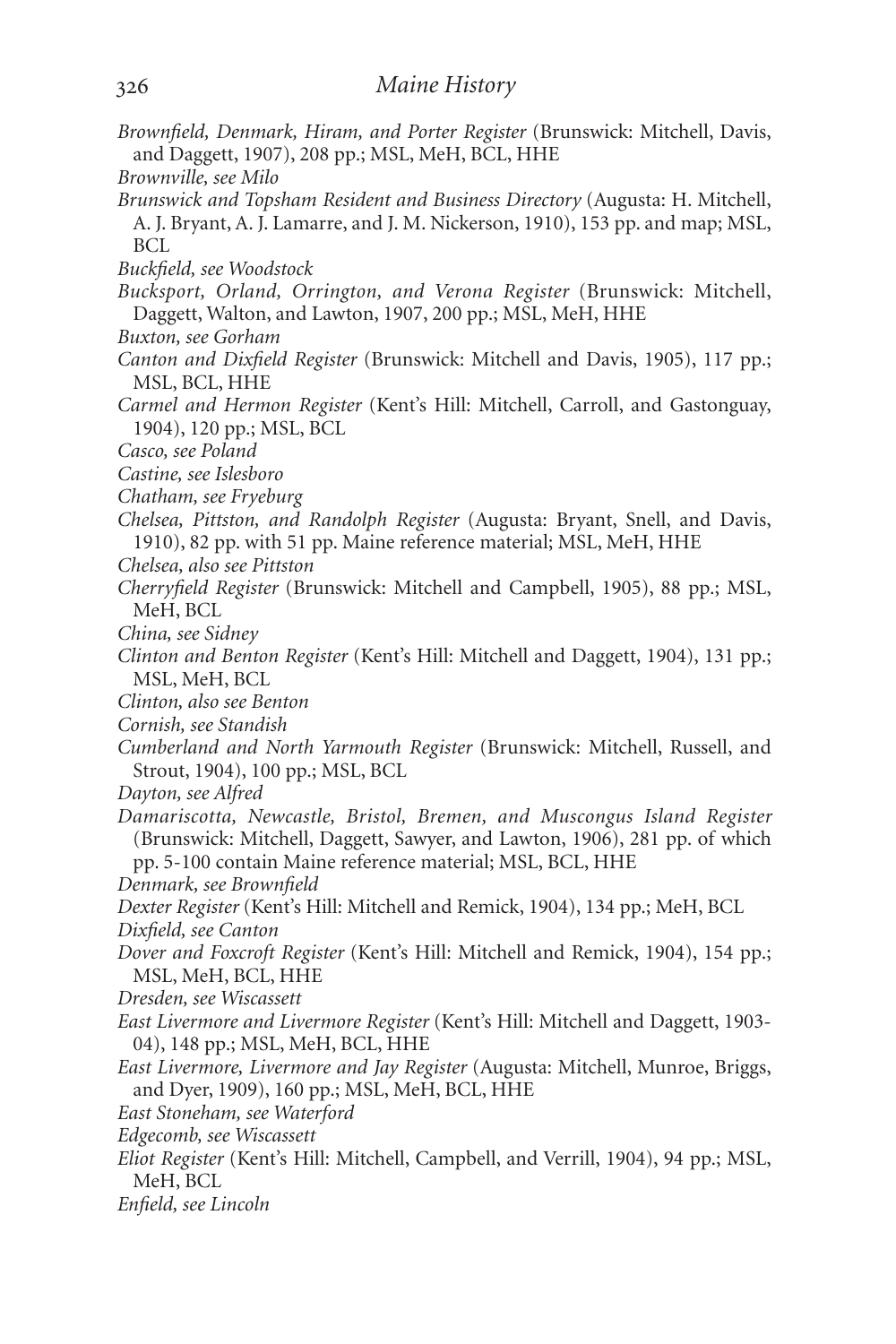- *Fairfield Register* (Kent's Hill: Mitchell and Davis, 1904), 128 pp.; MSL, MeH, BCL, HHE
- *Fairfield, also see Benton*
- *Farmington Register* (no place of publication listed; H. E. Mitchell, 1902-03), 126 pp.: MSL, BCL, MeH, HHE
- *Fayette and Mount Vernon Register* (Brunswick: H. E. Mitchell, 1903), 112 pp.; MSL, MeH
- *Foxcroft, see Dover*
- *Freeport Register* (Brunswick: Mitchell and Campbell, 1904), 108 pp.; MSL, MeH, BCL, HHE
- *Freeport and Yarmouth Register* (Augusta: no author listed, 1909), 160 pp. and map; MSL, MeH, BCL, HHE
- *Fryeburg, Lovell, Sweden, Stow, and Chatham Register* (Brunswick: Mitchell, Davis and Daggett, 1907), 64 pp.; MSL, MeH, BCL, HHE.
- *Georgetown, see Phippsburg*

*Gorham and Buxton Register* (Brunswick: Mitchell, Daggett and Bassett, 1905), 222 pp. and map; MSL, MeH, BCL, HHE

- *Gray and New Gloucester Register* (Brunswick: Mitchell and Daggett, Weston and Reed, 1905), 110 pp.; MSL, BCL
- *Greene, see Wayne*
- *Greenwood, see Waterford*
- *Guilford and Sangerville Register* (Kent's Hill: Mitchell, Remick, and Bean, 1904), 108 pp.; MSL, BCL
- *Hampden Register* (Kent's Hill: Mitchell and Johnson, 1904), 127 pp.; MSL, MeH, BCL
- *Harpswell Register* (Brunswick: Mitchell and Campbell, 1904), 102 pp.; MSL, MeH, BCL
- *Harrington, see Addison*
- *Harrison, see Otisfield*
- *Hartford, see Mexico*
- *Hartland and St. Albans Register* (Brunswick: H. E. Mitchell, 1904), 101 pp.; MSL, BCL
- *Hebron, see Oxford*
- *Hermon, see Carmel*
- *Hiram, see Brownfield*
- *Hollis, see Alfred*
- *Islesboro, Castine, Penobscot, and Brooksville Register* (Brunswick: Mitchell, Daggett, Lawton, and Sawyer, 1906), 247 pp.; MSL, MeH, BCL
- *Jay Register* (Brunswick: Mitchell and Davis, 1905), 88 pp.; MeH, BCL

*Jay, also see East Livermore*

- *Jefferson, see Waldoboro*
- *Jonesport Register* (Brunswick: Mitchell and Campbell, 1905), 112 pp.; MSL, MeH, BCL
- *Kennebunk and Wells Register* (Brunswick: Mitchell, Holt, and Lawton, 1905), 130 pp., of which pp. 5-100 contain Maine reference material; MSL, MeH, BCL, HHE
- *Kennebunkport Register* (Brunswick: Mitchell and Campbell, 1904), 112 pp.; MSL, MeH, BCL, HHE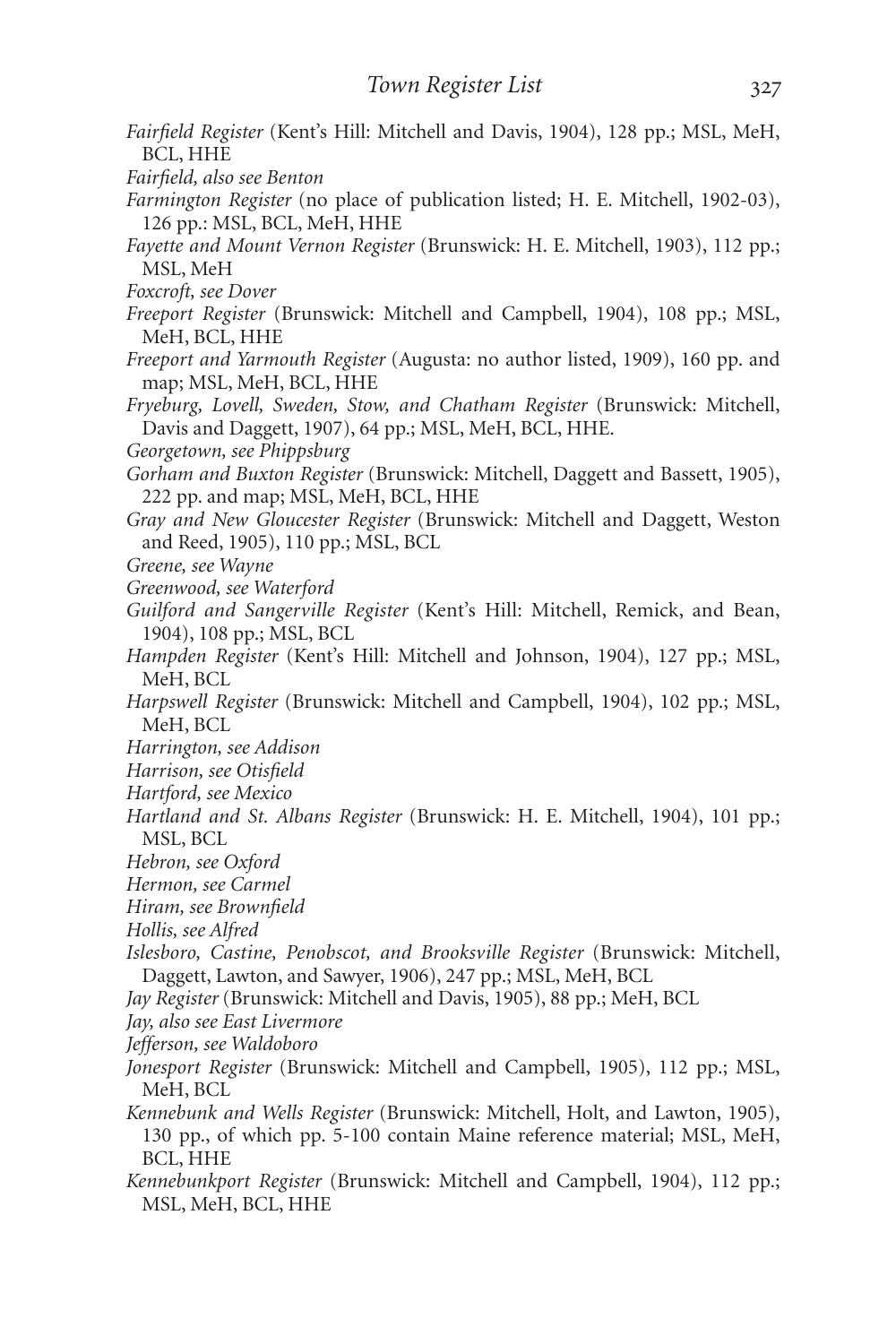*Kingfield Register* (Kingfield: H. E. Mitchell, 1902), 30 pp.; MSL, MeH, BCL *Kittery, see York Lebanon, see Acton Leeds, see Wayne Limerick, see Standish Limington, see Standish Lincoln and Enfield Town Register* (Brunswick: Mitchell, Daggett, Curtis, and Gould, 1905), 102 pp.; BCL; MeH *Lincolnville, Northport, Belmont, Morrill, Searsmont, and Waldo Register* (Brunswick: Mitchell, Lawton, and Bryant, 1907), 175 pp.; MSL, MeH, BCL, HHE *Lisbon Register* (Brunswick: Mitchell and Campbell, 1905), 117 pp.; MSL, MeH, BCL *Litchfield, see Webster Livermore, see East Livermore Lovell, see Fryeburg Lyman, see Alfred Madison Register* (Kent's Hill: Mitchell and Randall, 1903), 137 pp.; MSL, MeH, BCL *Mechanic Falls Register* (Kent's Hill: Mitchell and Denning, 1904), 92 pp.; MSL, MeH, BCL *Mercer and New Sharon Register* (Brunswick: H. E. Mitchell, 1903), 95 pp.; BCL, HHE *Mexico, Peru, and Hartford Town Register* (Brunswick: Mitchell and Davis, 1905), 136 pp.; MSL, MeH, BCL, HHE *Millbridge Register* (Brunswick: Mitchell and Campbell, 1905), 88 pp.; MSL, MeH, BCL *Milo and Brownville Register* (Brunswick: Mitchell, Daggett, and Curtis, 1905), 118 pp.; MSL, BCL, MeH *Minot, see Oxford Monmouth, see Wayne, Webster, and Winthrop Morrill, see Lincolnville Mount Vernon and Readfield Register* (Augusta: F. A. Hunton and Clyde Childs, 1908), 48 pp.; MSL, BCL, MeH *Mount Vernon, also see Fayette Muscongus Island, see Damariscotta Naples, see Otisfield Newcastle, see Damariscotta Newfield, see Acton New Gloucester, see Gray New Portland Register* (Kingfield: H. E. Mitchell, 1902), 33 pp.; MSL, MeH, BCL, **HHE** *New Sharon, see Mercer New Vineyard and Strong Register* (Kingfield: Mitchell and Woodard, 1902), 47 pp.; MSL, MeH, BCL *Nobleboro, see Waldoboro Norridgewock Register* (Kent's Hill: Mitchell and Campbell, 1903), 90 pp.; MSL, BCL, MeH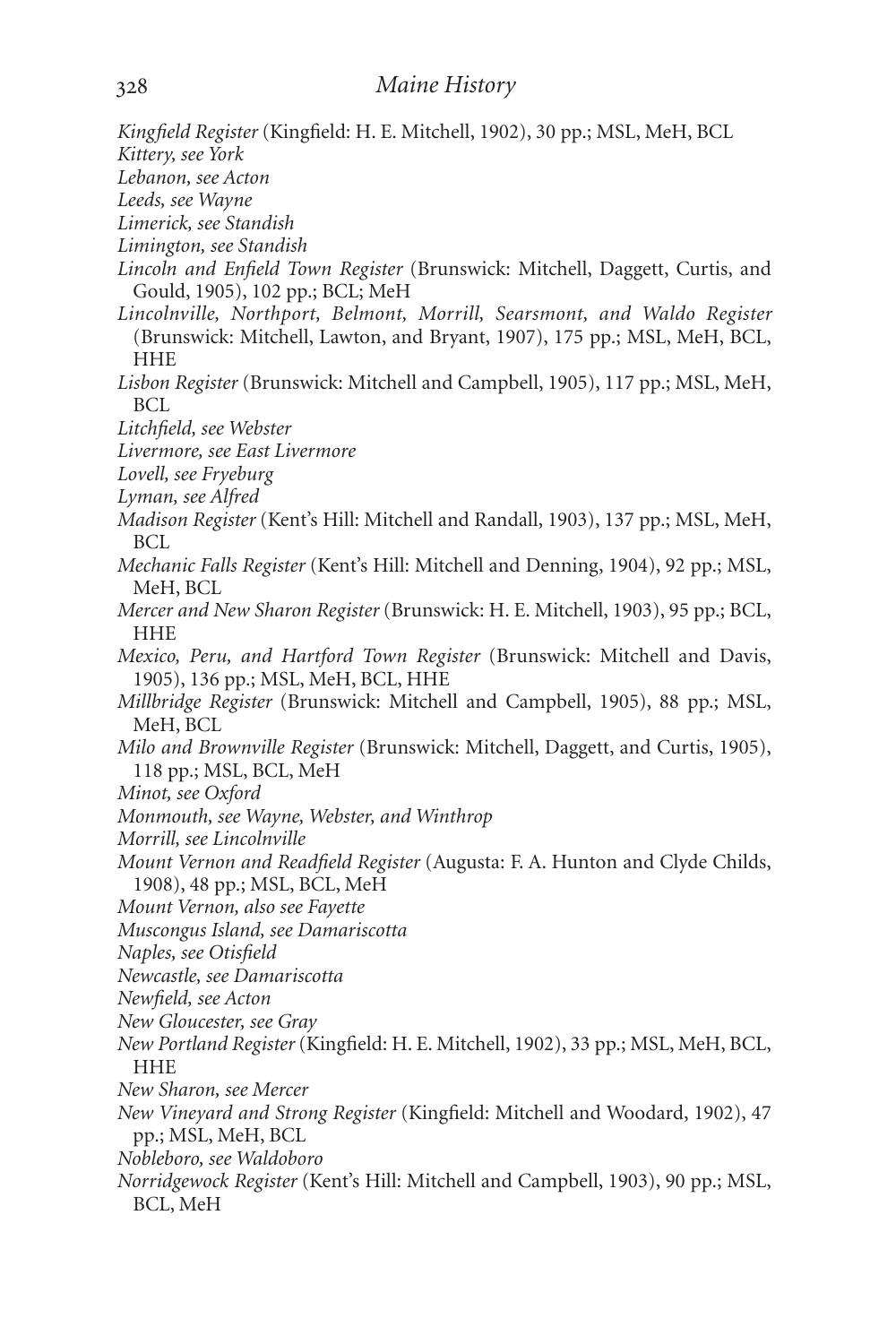- *Northport, see Lincolnville*
- *`wick Register (Kent's Hill: Mitchell and Campbell, 1904), 112 pp.; MSL, MeH, BCL, HHE*
- *North Yarmouth, see Cumberland*
- *Norway Register* (Kent's Hill: H. E. Mitchell, 1903-04), 113 pp.; MSL, MeH, BCL, HHE
- *Oakland Register* (Kent's Hill: H. E. Mitchell, 1903), 115 pp.; MSL, MeH, BCL
- *Old Orchard, see Saco*
- *Orland, see Bucksport*
- *Orono Register* (Brunswick: Mitchell and Remick, 1904), 97 pp.; MSL, MeH, BCL
- *Orrington, see Bucksport*
- *Otisfield, Harrison, Naples, and Sebago Register* (Brunswick: Mitchell and Davis, 1906), 169 pp.; MSL, MeH, BCL, HHE
- *Oxford, Hebron, and Minot Register* (Brunswick: Mitchell and Davis, 1906), 142 pp.; MSL, BCL, MeH, HHE
- *Paris Register* (Brunswick: Mitchell and Davis, 1906), 154 pp.; MSL, MeH, BCL, HHE
- *Parsonsfield, see Acton*
- *Penobscot, see Islesboro*
- *Peru, see Mexico*
- *Phippsburg, Georgetown, Arrowsic, West Bath, and Westport Register* (Brunswick: Mitchell, Daggett, Sawyer, and Lawton, 1906), 210 pp.; MSL, MeH
- *Pittsfield Register* (Kent's Hill: Mitchell and Daggett, 1904), 136 pp.; MSL, BCL, MeH, HHE
- *Pittston, Chelsea, and Randolph Register* (Kent's Hill: Mitchell and Daggett, 1903-04), 126 pp.; MSL, MeH
- *Pittston, also see Chelsea*
- *Poland, Raymond and Casco Register* (Brunswick: Mitchell and Davis, 1906), 141 pp.; MSL, HHE
- *Porter, see Brownfield*
- *Presque Isle Register* (Brunswick: Mitchell and Pettingill, 1904), 130 pp.; MSL, MeH, BCL
- *Prospect, see Searsport*
- *Randolph, see Chelsea and Pittston*
- *Raymond, see Poland*
- *Readfield Register* (Kent's Hill: H. E. Mitchell, 1903), 80 pp.; MeH, BCL
- *Readfield, also see Mount Vernon*
- *Richmond Register* (Brunswick: Mitchell and Denning, 1904), 105 pp.; MSL, MeH, HHE
- *Richmond Register* (Augusta: Charles W. Jack, 1909), 45 pp. plus 17 pp. of Maine reference material and map of Richmond; MeH, BCL, HHE
- *Rockport Register* (Kent's Hill: Mitchell, Carroll, and Pressey, 1904), 96 pp.; MSL, MeH, BCL
- *Saco Register with Old Orchard* (Brunswick: Mitchell, Daggett, Holt, Lawton, and Sawyer, 1906), 260 pp.; MSL, MeH, BCL, HHE
- *St. Albans, see Hartland*
- *Sangerville, see Guilford*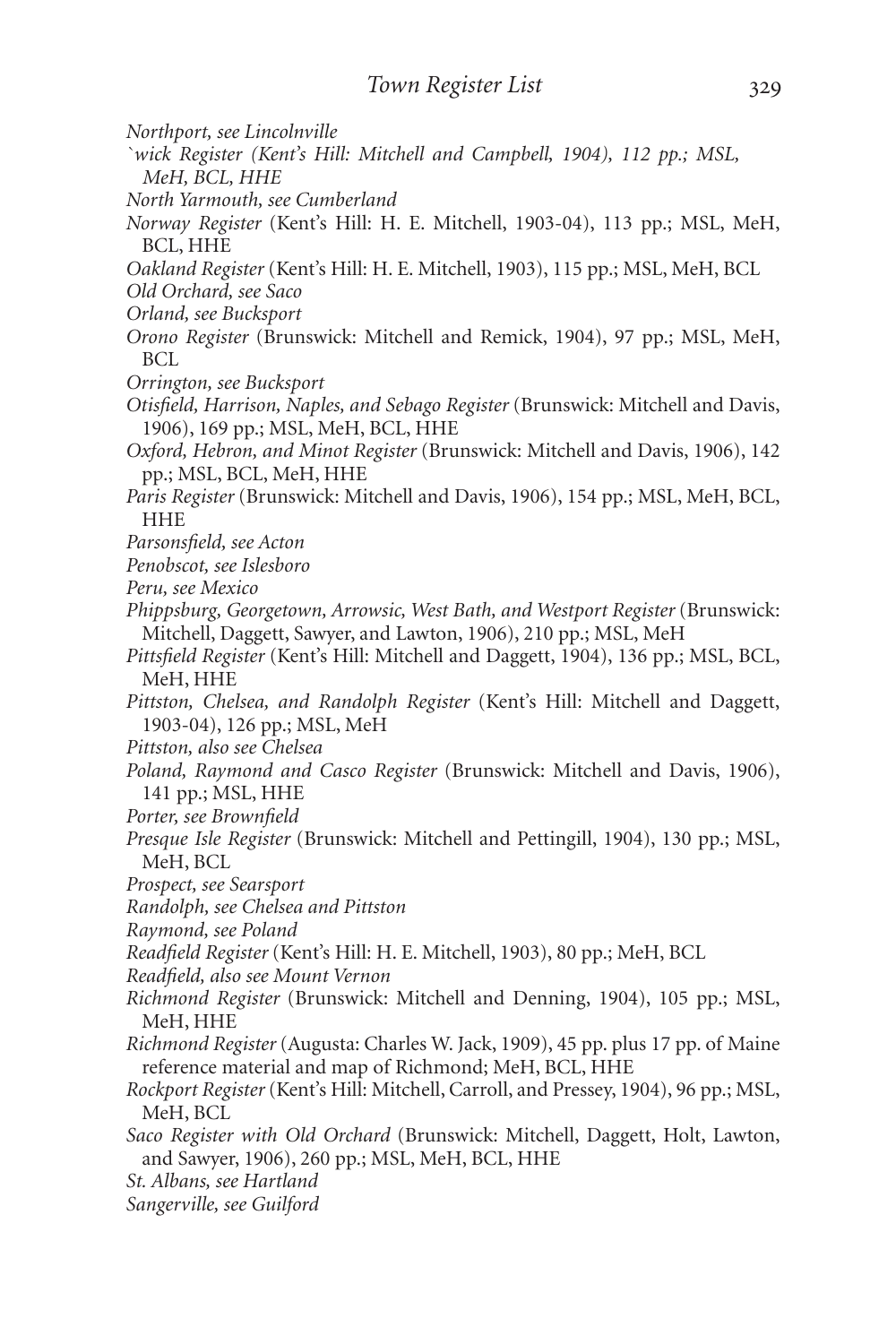- *Sebago, see Otisfield*
- *Searsmont, see Lincolnville*
- *Scarboro Register* (Brunswick: Mitchell and Campbell, 1905), 96 pp.; MSL, MeH, BCL
- *Searsport, Stockton Springs, and Prospect Register* (Brunswick: Mitchell, Daggett, Tewksbury, and Walton, 1907), 126 pp. and map; MSL, MeH, HHE
- *Shapleigh, see Acton*
- *Sidney, Vassalboro, China, and Albion Register* (Augusta: no author listed, 1908), 429 pp. of which 120 pp. are Maine reference material; MeH, HHE
- *Sidney, also see Belgrade*
- *Skowhegan Register* (Brunswick: Mitchell and Davis, 1905), 214 pp.; MSL, BCL, MeH, HHE
- *Solon and Bingham Town Register* (Kent's Hill: Mitchell and Campbell, 1903), 110 pp.; MSL, MeH, BCL, HHE
- *South Berwick Register* (Kent's Hill: Mitchell and Campbell, 1904), 150 pp.; MSL, MeH, BCL, HHE
- *Standish, Baldwin, Cornish, Limerick, and Limington Register* (Brunswick: Mitchell, Daggett, Bassett, and Goodyear, 1905), 260 pp.; MSL, MeH, BCL, HHE
- *Stockton Springs, see Searsport*
- *Stow, see Fryeburg*
- *Strong, see New Vineyard*
- *Sumner, see Woodstock*
- *Sweden, see Fryeburg*
- *Thomaston Register* (Kent's Hill: Mitchell and Gastonguay, 1904), 102 pp.; MSL, MeH, BCL
- *Topsham and Bowdoinham Register* (Brunswick: Mitchell, Weston, and Daggett, 1905), 133 pp.; MSL, MeH
- *Topsham, also see Brunswick*
- *Turner Register* (Kent's Hill: B. V. Davis, 1903-04), 109 pp.; BCL, MeH, HHE
- *Turner Register* (Augusta: A. J. Bryant, 1909), 201 pp.; MSL, BCL, MeH, HHE
- *Vassalboro Register* (Kent's Hill: Mitchell and Davis, 1904), 118 pp.; MSL, MeH, BCL
- *Vassalboro, also see Sidney*
- *Verona, see Bucksport*
- *Waldo, see Lincolnville*
- *Waldoboro, Nobleboro, and Jefferson Register* (Brunswick: Mitchell, Daggett, Sawyer, and Lawton, 1906), 264 pp., including Maine reference material; MSL, MeH, BCL, HHE
- *Wales, see Wayne*
- *Waterboro, see Alfred*
- *Waterford, Albany, Greenwood, and East Stoneham Register* (Brunswick: Mitchell and Davis, 1906), 136 pp.; MSL, MeH, BCL, HHE
- *Wayne, Wales, Monmouth, Leeds, and Greene Register* (Brunswick: Mitchell and Gott, 1905), 243 pp. and map; MSL, MeH, HHE
- *Webster, West Gardner, Litchfield, and Monmouth Register* (Augusta: no author listed, 1909), 273 pp., including Maine reference material and map; MSL, MeH, BCL, HHE